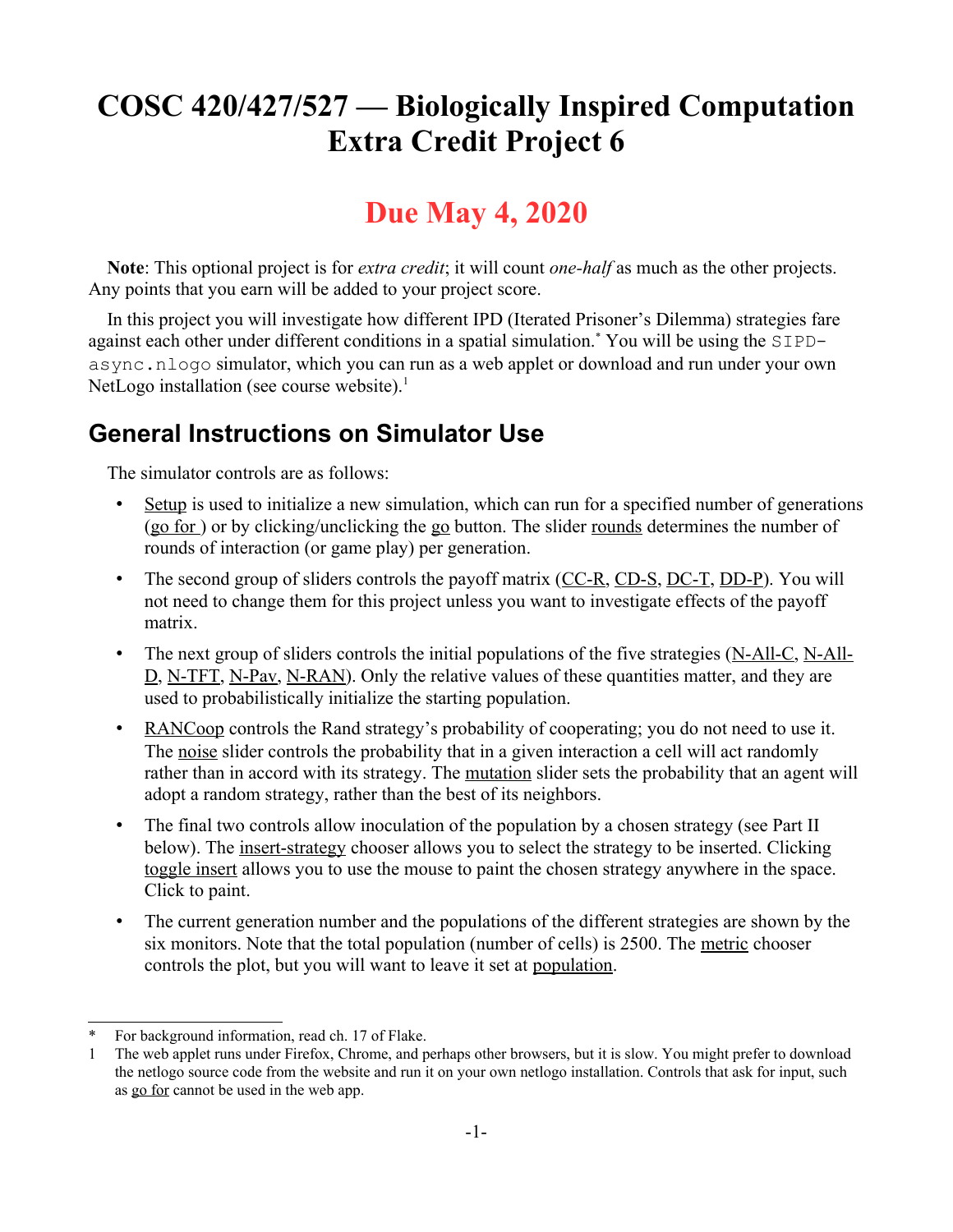#### **Part I: Well-mixed Populations**

In the first part of the project you will explore the relative competitiveness of pairs of strategies, their ability to "invade" and take over a region, and the effect of noise and the number of interactions (rounds) on these results. The pair of strategies will be "well mixed," that is, distributed randomly through the spatial region, but notice the formation of clusters. In each case, try to predict what will happen before you run the experiments and record your predictions.

For each pair of strategies (20 pairs), do the following: Initialize the population to the two strategies in various proportions (50:50, 9:1, 1:9, 99:1, 1:99, etc.). For each of these, try several levels of noise (e.g.,  $0\%$ ,  $1\%$ ,  $5\%$ ,  $10\%$ ) and, if TFT or Pav are involved, several numbers of rounds (e.g., 1, 10, 20, 40). If you find different qualitative behaviors at two different parameter settings (e.g., converging to strategy 1 at one setting and to strategy 2 at the other), then explore the intermediate values to see where the transition occurs. If large values of a parameter seem to be leading to interesting behaviors, then try some even larger values. I have provided a spreadsheet (in .xls and Open Office .ods format), which you are welcome to use to record your results. There is also an example partially-filled spreadsheet.

Here is the general protocol for running an experiment:

- 1. Set the parameters required for the experiment (relative populations, noise, rounds).
- 2. Click setup.
- 3. Record the initial populations.
- 4. Enter go for the required number of generations (e.g., 50).
- 5. Observe the qualitative behavior as the simulation runs.
- 6. Record the final populations.

You are not required to produce any plots as part of this project (although, of course, you are welcome to do so). Rather, what I would like you to look for are qualitative effects of pairs of interacting strategies. Further, you should be looking at some general statements that you can make about the effects of the parameters (relative initial populations, noise, rounds). Try to explain the results that you have observed.